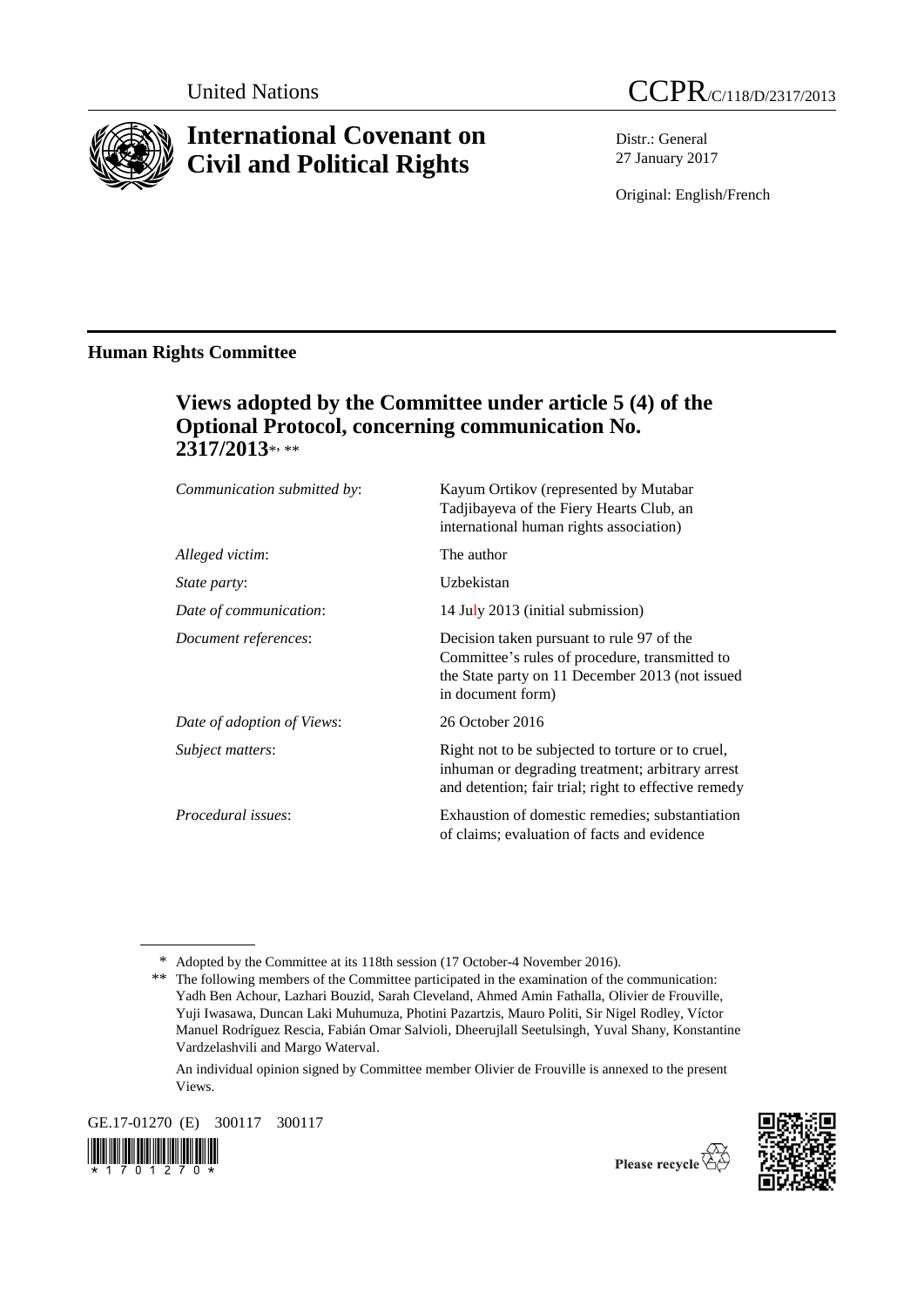| Substantive issues:                | Torture; torture $-$ prompt and impartial<br>investigation; arbitrary arrest — detention;<br>effective remedy; fair trial; fair trial — legal<br>assistance; fair trial — right to be tried in one's<br>presence |
|------------------------------------|------------------------------------------------------------------------------------------------------------------------------------------------------------------------------------------------------------------|
| Articles of the Covenant:          | 2, 7, 9, 10 and 14                                                                                                                                                                                               |
| Articles of the Optional Protocol: | 2 and $5(2)(b)$                                                                                                                                                                                                  |
|                                    |                                                                                                                                                                                                                  |

1. The author of the communication is Kayum Ortikov, a citizen of Uzbekistan, born in 1969. He claims that Uzbekistan has violated his rights under article 7, read alone and in conjunction with article 2, and articles 9 and 14 of the Covenant. Although not specifically invoked by the author, the communication appears also to raise issues under article 10 (1) of the Covenant. The Optional Protocol entered into force for Uzbekistan on 28 December 1995. The author is represented by counsel, Mutabar Tadjibayeva of the Fiery Hearts Club, an international human rights association.

#### **The facts as submitted by the author**

2.1 The author is an army officer in the reserves. From 2004 to 2008 he worked as a security guard in Tashkent at the embassy of the United Kingdom of Great Britain and Northern Ireland. In May 2008, he assisted 11 men from his native village in concluding work contracts with a Russian employer through an agency in Tashkent. The author did not profit from the deal and acted on the request of the men. After working for three months in the Russian Federation, the men returned to Uzbekistan, having not been paid for the last two months. Seven of the men submitted complaints against the author to the Kashkadaryinsky regional department of national security, the regional prosecutor's office and the department of internal affairs, requesting the unpaid salaries from the author. On 10 September 2008, the author paid \$500 to each of the seven claimants; the claimants subsequently withdrew their complaints.

2.2 At the end of September 2008, the author was summoned to the Kashkadaryinsky regional police office to provide explanations regarding the complaints submitted and their subsequent withdrawal. On 25 December 2008, the author was summoned to the Chilanzar district police office, where he was charged with trafficking in persons. The author refused to sign the respective documents in the absence of his lawyer, and instead wrote that he did not agree with the charges. The author was then placed, without the completion of any procedural documentation, in a cell in the basement of the police building. On 26 December 2008, the author's brother unsuccessfully sought the author's release on bail. The next day, the author was visited by his lawyer, Mr. Allanazarov. On 29 December 2008, the author was brought to the Chilanzar District Court, where his detention was approved. The author's lawyer was not informed in time about the hearing. The author was represented by a State-appointed lawyer whose name he did not know, who was not familiar with his case and who did not speak in court. Subsequent requests of the author to see his lawyer were ignored; they met with each other only on 15 January 2009, the first day of the trial.

2.3 On 29 January 2009, the Chilanzar District Court found the author guilty of trafficking of persons under article 135 (2) (b), (e), (f), (h) and (i) of the Criminal Code and sentenced him to 6 years in prison. During the hearing, the alleged victims testified that they had withdrawn their complaints and had no claims against the author since he had paid their salaries. Their testimonies were not taken into account by the court. Responding to the question from the author's lawyer about the reason for such an unfair sentence, the judge said that there was an instruction "from above" and he could not do anything about it.

2.4 On an unspecified date in 2009, the alleged victims appealed the decision of the Chilanzar District Court of 29 January 2009 to the Tashkent City Court. The victims were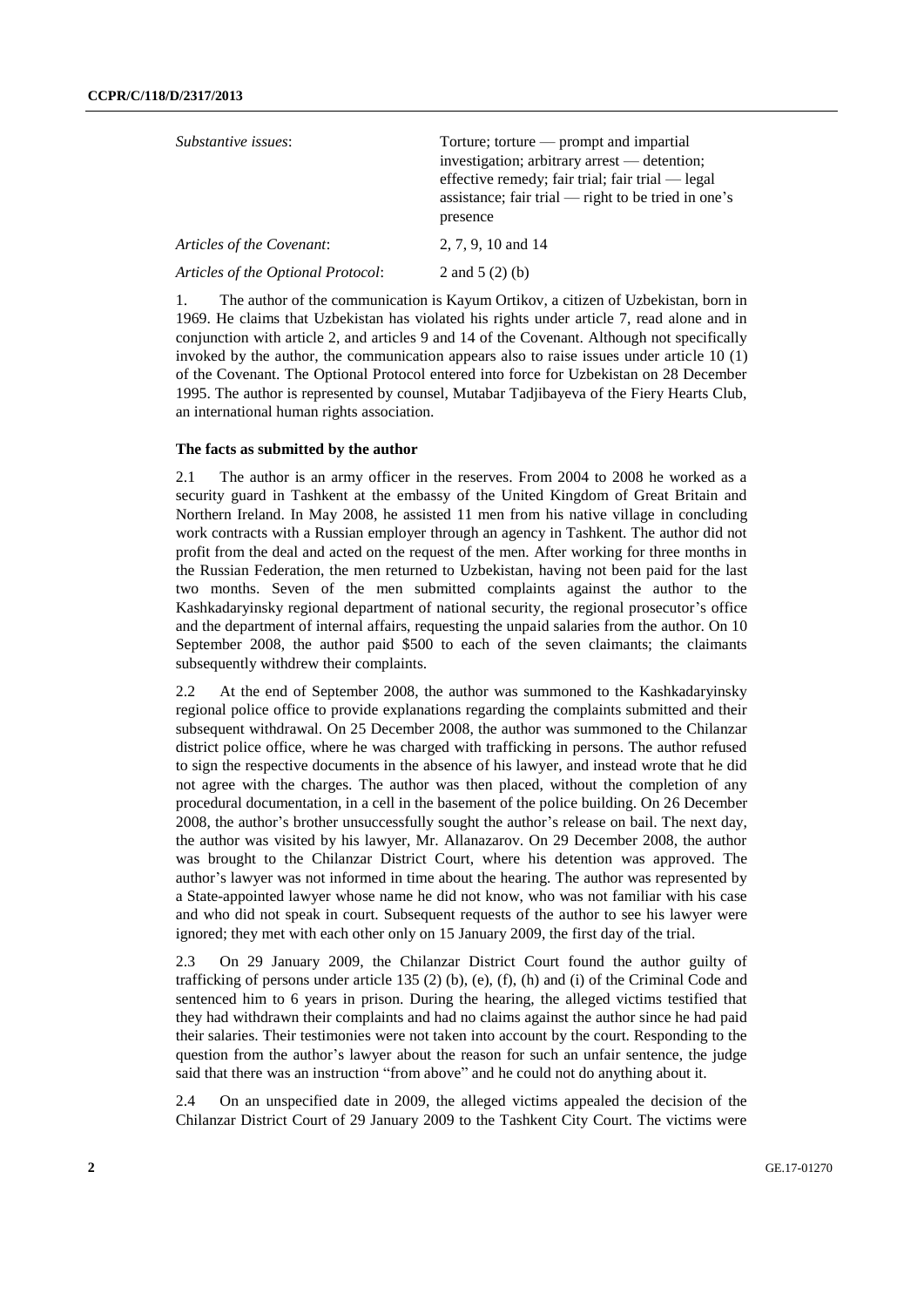represented by the author's lawyer, Mr. Allanazarov. In the appeal they restated that they had no claims against the author and that he should be acquitted. On 3 March 2009, the court rejected the appeal and maintained the decision of the trial court. The author did not take part in the proceedings, although he was brought to the court building and held in the basement for the duration of the proceedings.

2.5 From 8 February to 7 September 2009, the author was held in pretrial detention facility No. 64/1 of the city police department in Tashkent, in violation of the national legislation, according to which a convicted person should be transferred to a prison at the latest 10 days after the court verdict has been communicated to the administration of the detention facility. He claims that up to the beginning of August 2009 he was subjected to severe forms of torture by the officers from the National Security Service and the police, as well as by detainees acting on instructions from the officers. The author was beaten with fists and an iron bar; was kicked in the abdomen, chest and legs; was stripped naked; was hung by his ankles (the "helicopter position"); suffered burns from fire applied to his genitals and other parts of his body; and was subjected to electroshock applied to his genitalia and lips as well as needles inserted under his fingernails, among other types of abuse. On one occasion, the author was hung on a grid attached to the wall, stripped naked and beaten with a wooden stick on his genitals. On another occasion, a noose was put around his neck, with the other end of the rope tied to his genitals from behind, and he was hung in this position from the ceiling with his hands tied. In addition, he was stripped naked and strapped on an iron bed for 10 days, with his arms, legs, abdomen and neck tied to the bed. He was put in a cell with prisoners infected with tuberculosis and HIV/AIDS. Furthermore, he was subjected to psychological pressure and threatened with being tortured to death and with sexual violence. As a result of the beatings, the author had a number of bruises on his chest and hematomas on his head and fingers and lost consciousness repeatedly. His genitals and lips were seriously injured due to the burning and the electroshocks and two ribs on the right side were broken. The author attempted to commit suicide on two occasions: first by biting the veins on his left wrist and second by cutting the arteries in his throat and by cutting his head, from the crown to his forehead, with a razor. According to the author, the purpose of the torture was to make the author confess that he was spying for the United Kingdom and provide information on his colleagues.

2.6 On 4 May 2009, the author's lawyer was able to visit him in detention for the first time. Until then, the author's requests to be visited by his family and the lawyer had been ignored. On this date the author's family learned that he had been subjected to torture. On 24 and 25 May 2009, the officers from the Prosecutor General's Office visited the detention facility after having received a telegram from the author's wife about the author's illtreatment. After the safety of his family was threatened, the author was forced to write a note addressed to the Prosecutor General, stating that he had not been tortured.

2.7 On 19 May 2009, the author's wife went to detention facility No. 64/1 and requested a meeting with the author. The deputy head of the facility brought her a note, written by the author, which stated that the author refused to see his family. On 7 September 2009, the author was transferred to prison No. 64/29 in Navoi. The author's wife was able to visit him for the first time on 8 October 2009. According to her, he was extremely thin, his body was covered with scars and he had lost his will to live.

2.8 On 2 February 2010, the author was reprimanded for violating the prison schedule. On 5 April 2010, after a visit by the International Committee of the Red Cross to the prison, the prison officers questioned the author about information he had transmitted to the organization. They beat the author on the soles of his feet with a rubber stick, reprimanded him for violating the prison schedule and locked him in solitary confinement for five days. The author alleges that these actions were aimed at driving him to suicide.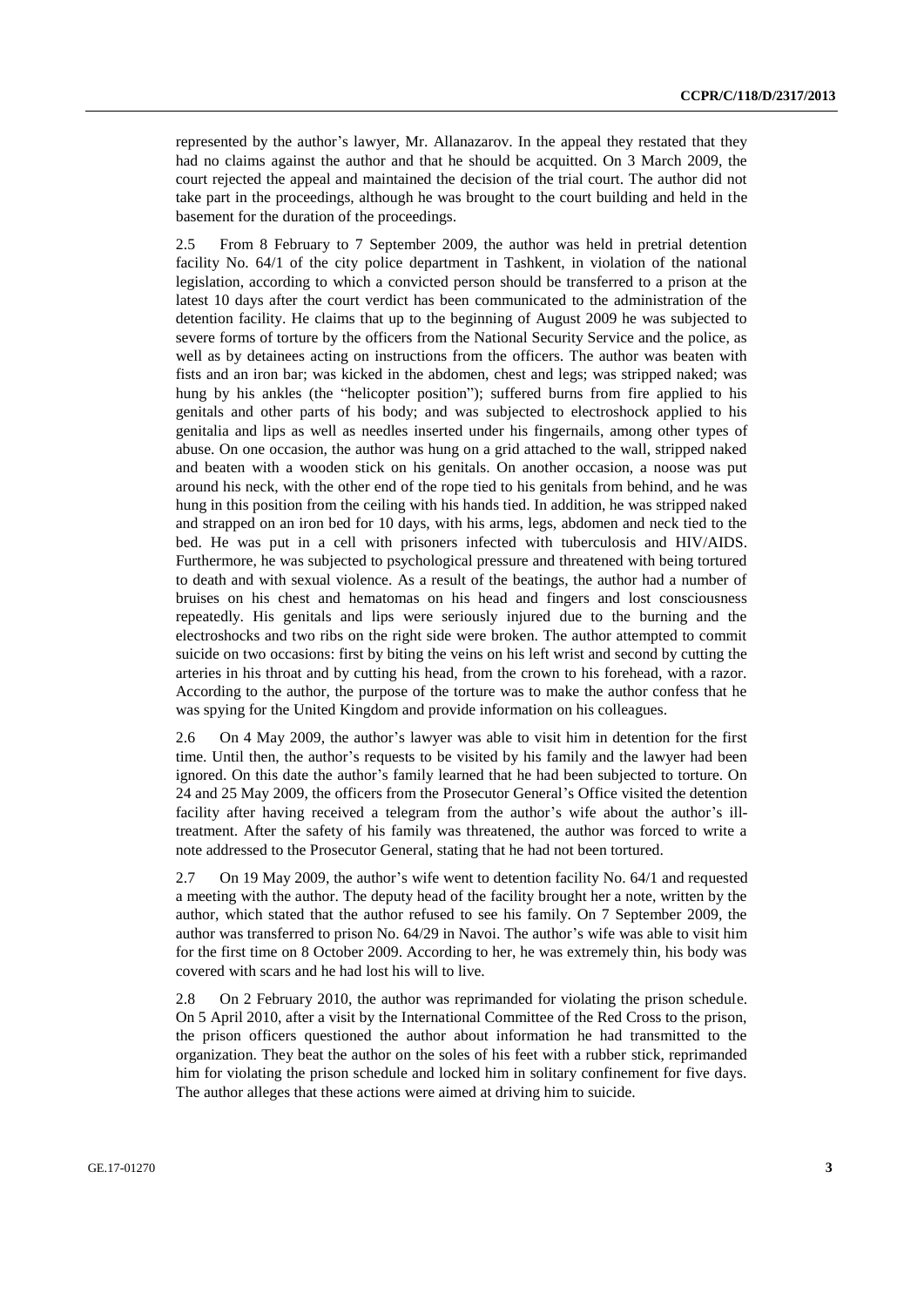2.9 From 4 May 2009, the author's family submitted numerous complaints — about the author's ill-treatment, the failure to transfer him to prison from the detention facility and the authorities' refusal to allow the family and the lawyer to visit him  $-$  to the Prosecutor General's Office, the chief directorate for the enforcement of punishment, the Tashkent City police department, the National Security Service, the Supreme Court, the Ombudsman, the Cabinet of Ministers, the Ministry of Justice and the parliament, among others. The replies the family received from the State institutions briefly stated that the author's sentence was in accordance with the law and justified. The allegations of torture were not addressed.

2.10 The author's wife also submitted several claims to the Prosecutor General's Office, the Supreme Court, the Ombudsman, the President and the Government of Uzbekistan, challenging the court decisions relating to the author as unlawful and unfounded. On 22 June 2009, the Prosecutor General's Office dismissed her claim on the grounds that the courts had acted in accordance with the law, had correctly established the relevant facts and qualified the offence, and had imposed an adequate penalty. The Tashkent City Court and the Supreme Court dismissed her claims on the same grounds on 10 and 28 December 2009, respectively.

2.11 On 4 May 2011, the author was conditionally released on the basis of a court decision. In March 2012, the term of the conditional release ended. On 5 August 2012, the author arrived in Kyiv and applied for refugee status. From 2 to 23 October 2012, the author was treated in a public hospital in Kyiv, diagnosed with post-traumatic stress disorder, chronic prostatitis and varicose veins travelling in the right spermatic cord. The author was treated in the same hospital from 27 August to 6 September 2013 due to the worsening of his mental condition (stress disorder with psychotic symptoms, together with cerebral dysfunction).

#### **The complaint**

3.1 The author alleges that he was subjected to torture while held in pretrial detention facility No. 64/1 in Tashkent and that since he had no contact with the outside world, no remedies were available to him. He claims a violation of article 7, read alone and in conjunction with article 2 of the Covenant, in this regard.

3.2 The author alleges that the State party violated article 9 of the Covenant by holding him from 25 to 29 December 2008 in pretrial detention facility No. 64/1 without a proper arrest order, by holding him in incommunicado detention from 8 February to 4 May 2009 in detention facility No. 64/1 and by keeping him in the pretrial detention facility for months instead of transferring him to prison within 10 days after the final court verdict was received by the administration of the pretrial detention facility, in violation of national legislation.

3.3. The Committee considers that the author's claim that it was impossible for his family and lawyer to visit him in the pretrial detention facility until 4 May 2009 also appears to raise issues under article 10 (1) of the Covenant.

3.4 The author claims that his rights under article 14 of the Covenant were violated because he had no meeting with his lawyer before the trial; because he was convicted despite the fact that the victims had withdrawn their complaints and confirmed during the court hearing that they had no claims against the author; and because the court did not provide any explanation for having established his guilt under article 135 (2) (b), (e), (f), (h) and (i) of the Criminal Code. The author claims that he had never before been convicted for trafficking in persons and was not a recidivist (art. 135 (2) (e)); that he had no prior agreement with others and that the owners of the recruitment agency that arranged the employment of the victims in the Russian Federation were never charged or brought to the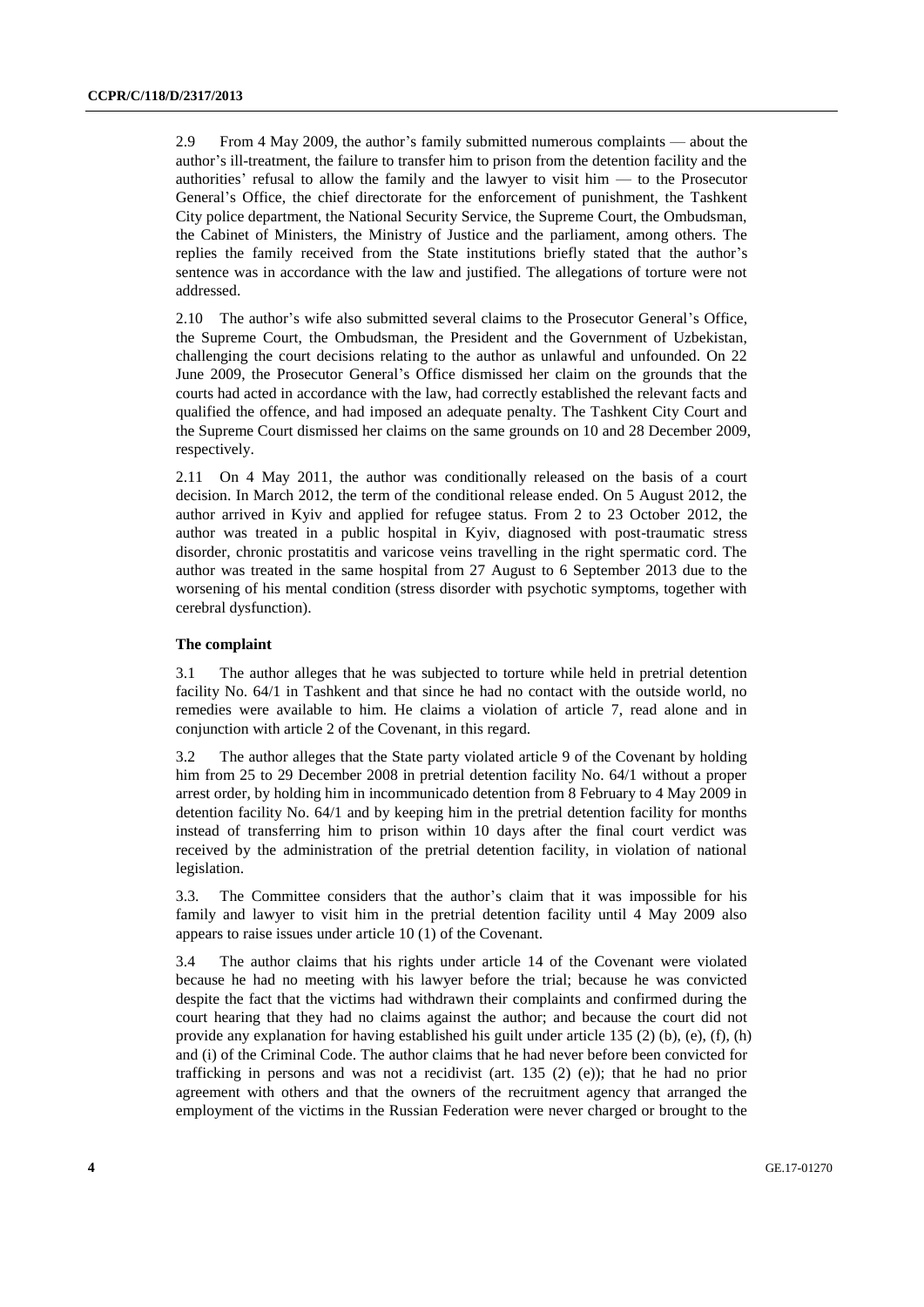court hearing as witnesses (art.  $135$  (2) (f)); that he had not transferred the victims across the border or held them against their will abroad (art. 135 (2) (h)); and that he had not used false documents or seized or destroyed the identity documents of the victims (art. 135 (2) (i)).

#### **State party's observations on admissibility**

4. In a note verbale dated 30 December 2013, the State party submitted its observations, arguing that the communication was inadmissible. According to the State party, the author has not raised the issues under articles 7, 9 and 14 of the Covenant at the domestic level, nor has he appealed his sentence to the Supreme Court. The State party further submits that the author's complaints to the domestic authorities were based on the provisions of national legislation and not on the articles of the Covenant. According to the State party, the submission is unsubstantiated for the purpose of admissibility and all of the author's arguments refer to the evaluation of facts and evidence and interpretation of national legislation. The author provided no reasons as to why the evaluation of facts and evidence by the domestic authorities and courts was in violation of the provisions of the Covenant and amounted to a denial of justice. In fact, the author is asking the Committee to act as a judicial authority and to consider his submission in the light of the national legislation, which the Committee is not in a position to do. The State party states that the author's claims are incompatible with the provisions of the Covenant and that, in the light of the above observations, the communication should be considered inadmissible.

#### **Author's comments on the State party's observations**

5. In a letter dated 3 March 2014, the author commented on the observations of the State party. He submits that he was kept in incommunicado detention and did not have access to a lawyer from February 2009 to 4 May 2009. Because of this and due to the torture he was subjected to in detention and the threats he received, he had no opportunity to submit a complaint to the State authorities. However, his family lodged a complaint as soon as they found out about the torture he had experienced. The author claims that the State party has an obligation to carry out an effective investigation into allegations of torture even if the alleged victim has not filed an official complaint.<sup>1</sup>

#### **State party's additional observations**

6.1 On 21 March 2014, the State party submitted additional observations, stating that the author's allegations concerning his unlawful detention and torture had been thoroughly considered and found groundless.

6.2 The State party describes the facts of the author's criminal case and states that the author's conviction was based on the complaints submitted by the victims and that his guilt was established during the investigation on the basis of testimonies from victims and witnesses, confrontation records and other objective evidence, and that his actions under article 135 (2) (b), (e), (f), (h) and (i) of the Criminal Code were correctly qualified by the court. On 4 May 2011, the author was conditionally released by the decision of the Karman District Court in Navoi region.

6.3 Addressing the author's allegation about unlawful detention between 25 and 29 December 2008, the State party clarifies that on 25 December 2008, the author was informed that he was suspected of having committed a criminal offence under articles 168 (2) (fraud) and 153 (3) (trafficking in persons) of the Criminal Code. On 26 December 2008,

<sup>1</sup> The author refers to Committee against Torture communications No. 6/1990, *Unai Parot v. Spain*, Views adopted on 2 May 1995, para. 10.4; and No. 59/1996, *Blanco Abad v. Spain*, Views adopted on 14 May 1998, para. 8.6.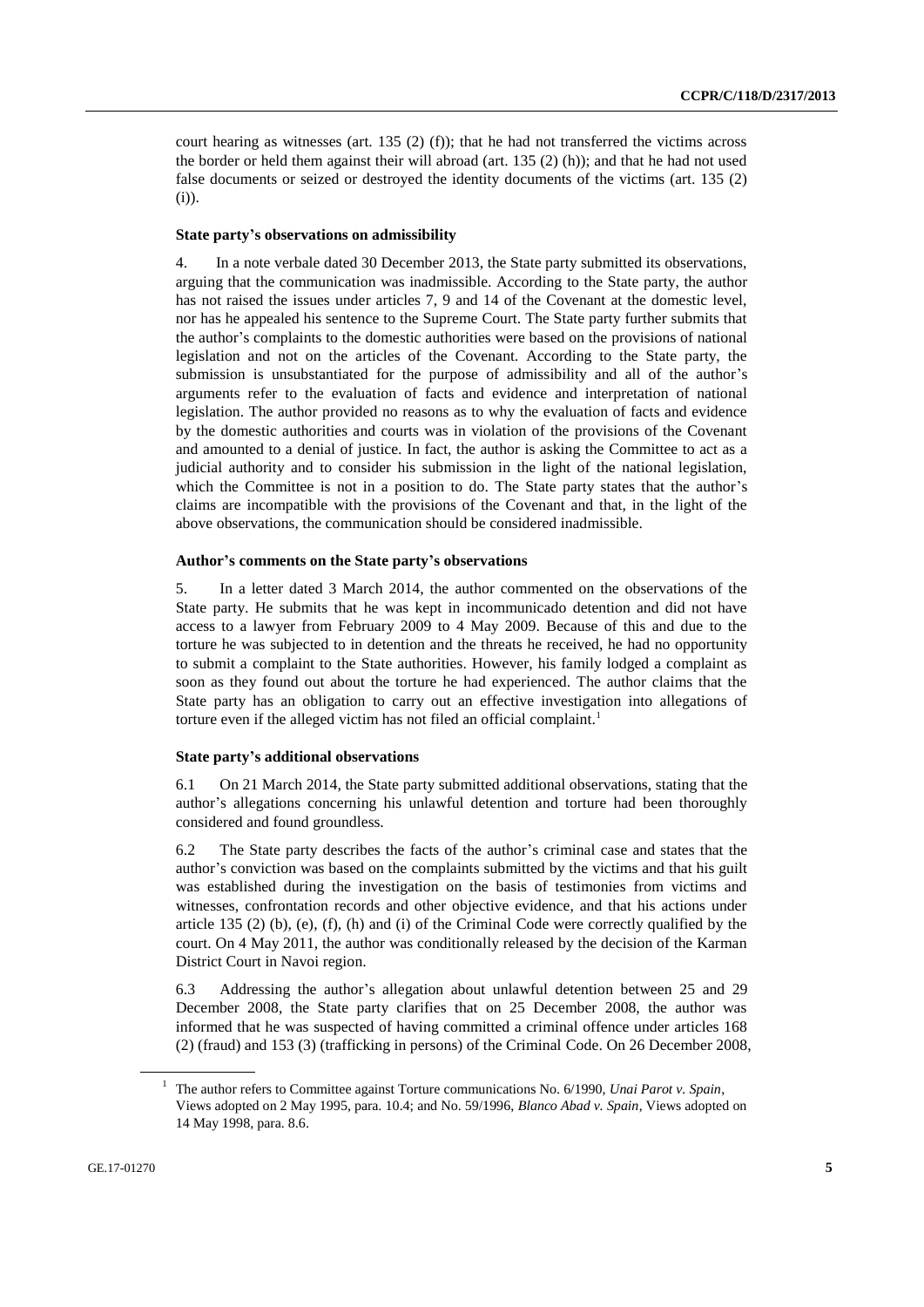he was arrested on the basis of a decree issued by a senior investigator in the Chilanzar district police office in Tashkent. The author was given the relevant document to read and he signed it. The author's relatives were informed about the arrest in a timely manner. On 27 December 2008, the author was indicted under article 135 (2) (b), (e), (f), (h) and (i) of the Criminal Code and on the same date the Chilanzar District Court issued a ruling authorizing the author's detention. During the hearing the author was represented by a State-appointed lawyer in view of the absence of his chosen lawyer. The State party submitted that the author's detention in the pretrial detention facility of the police during the period described in the submission was in accordance with the law.

6.4 The State party stated that following the submission on 8 May 2009 of a complaint by the author's brother concerning torture of the author in detention, the chief directorate for the enforcement of punishment carried out an investigation but did not find any proof of the allegations of ill-treatment.

6.5 Addressing the author's allegation that the administration of the detention facility refused to allow visits by his family and the lawyer, in particular a visit requested by the author's wife on 19 May 2009, the State party refers to the law on detention during criminal proceedings, according to which the authorization to visit a person in pretrial detention can be granted by the officer or institution in charge of the respective criminal investigation. According to the State party, the detention facility administration is not in a position to authorize visits.

6.6 To the author's allegations of torture in detention, the State party replies that the author underwent a medical examination in the detention facility and has not requested medical assistance while in detention. When the author was transferred to prison No. 64/29, a surgeon, a general practitioner, a psychiatrist and a dentist examined him. No scars or burns were detected on his body. Medical examinations carried out on 25 February and 25 May 2010 did not reveal any deterioration in the author's health.<sup>2</sup>

6.7 The State party clarifies that the author was reprimanded on 11 February 2010 for repeated breaches of the prison rules, such as failure to maintain his working space in order, his reluctance to keep his clothes clean and to wear a uniform, as well as repetitive quarrels with the officers on these matters. Since the author continued to breach the rules, despite the reprimand, on 15 April 2010, he was placed in solitary confinement for five days. The State party also submits that, contrary to what the author claimed, on 10 April 2010, representatives of the regional delegation of the International Committee of the Red Cross did not visit prison No. 64/29 and that the author was not subjected to any unlawful treatment on that or any other date.

6.8 On the basis of the above information, the State party submits that the author's complaints were unsubstantiated.

#### **Author's additional comments to the State party's observations**

7.1 On 19 August 2015, the author submitted comments on the State party's observations. Responding to the State party's argument about the investigation carried out by the chief directorate for the enforcement of punishment, which had not revealed any signs of ill-treatment of the author in detention, the author states that the State party has failed to provide any details of such investigation. Similarly, the State party has not submitted any procedural documents on the criminal investigation that led to his conviction.

7.2 The author reiterates his previous statement that it was impossible to access remedies, owing to his incommunicado detention. Commenting on the State party's

<sup>&</sup>lt;sup>2</sup> The State party has not provided any supporting documents concerning this statement. It has not provided any documents in support of any of the three submissions.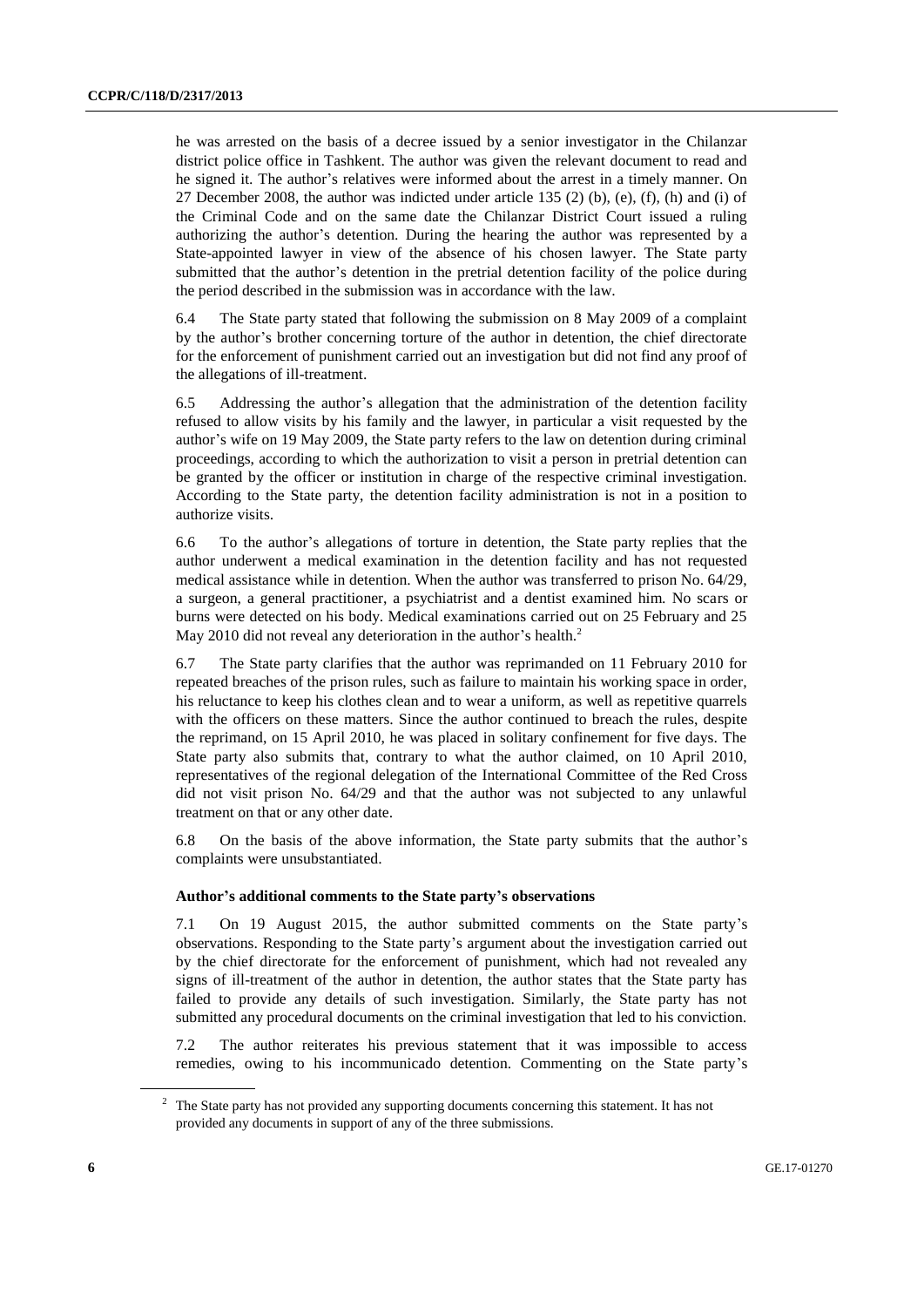observation that the medical doctors who examined him upon his transfer to prison No. 64/29 did not find any signs of torture on his body, the author submits that, in accordance with the Committee's recommendations, the State party should provide independent medical examinations following allegations of torture.<sup>3</sup>

7.3 The author further states that from 25 to 29 December 2008 he was held in police detention without the proper procedural documents authorizing his arrest having been completed. In response to the State party's argument that his detention in pretrial detention facility No. 64/1 was lawful, the author submits that, in accordance with article 54 of the criminal implementation code, a convicted person must be transferred to the prison by no later than 10 days after the final court sentence is received by the pretrial detention facility. The author was kept in a pretrial detention facility until 7 September 2009, although the appeal court pronounced the final sentence in his case on 3 March 2009.

#### **State party's further observations**

8.1 On 11 December 2015, the State party submitted additional information in response to the author's comments. According to the State party, the author was represented by a lawyer at all stages of the criminal proceedings. On 25 December 2008, the author was informed that he was suspected of having committed a criminal offence; on the same date he was questioned by an investigator as a suspect in a criminal case, in the presence of a lawyer. On 26 December 2008, he was arrested on the basis of a decree issued by a senior investigator; he and the lawyer signed the document, stating that they were familiar with the content of the decree. The author's detention was authorized by a court, in the presence of a lawyer, on 27 December 2008.

8.2 The lawyer hired by the author appealed the decision of the first instance court on 9 February 2009. However on 27 February 2009, the date scheduled for the appeal hearing, the lawyer withdrew the appeal. For that reason the author did not participate in the subsequent court hearings initiated by the victims.

8.3 The victims in the case appealed, asking for lesser punishment for the author. Their appeal was rejected on 3 March 2009. The cassation appeal submitted by the author's counsel was rejected on 11 May 2009, and the appeal under the supervisory review proceedings, submitted by the author's wife to the Supreme Court, was rejected on 10 December 2009.

8.4 The State party notes that the medical documents submitted by the author did not provide a detailed medical assessment. They reflected only the author's own statement about his broken ribs and the pain in his lower back and scrotum that had developed gradually after his release from prison.

8.5 The State party reiterates its position that the author's rights under articles 7, 9 and 14 of the Covenant have not been violated.

#### **Issues and proceedings before the Committee**

#### *Considerations of admissibility*

9.1 Before considering any claim contained in a communication, the Committee must decide, in accordance with rule 93 of its rules of procedure, whether the communication is admissible under the Optional Protocol.

<sup>&</sup>lt;sup>3</sup> The author refers to, among other sources, CCPR/C/HUN/CO/5, para. 14; and communication No. 595/2000, *Saimijon and Bazarov v. Uzbekistan,* Views adopted on 14 July 2006, para. 8.3.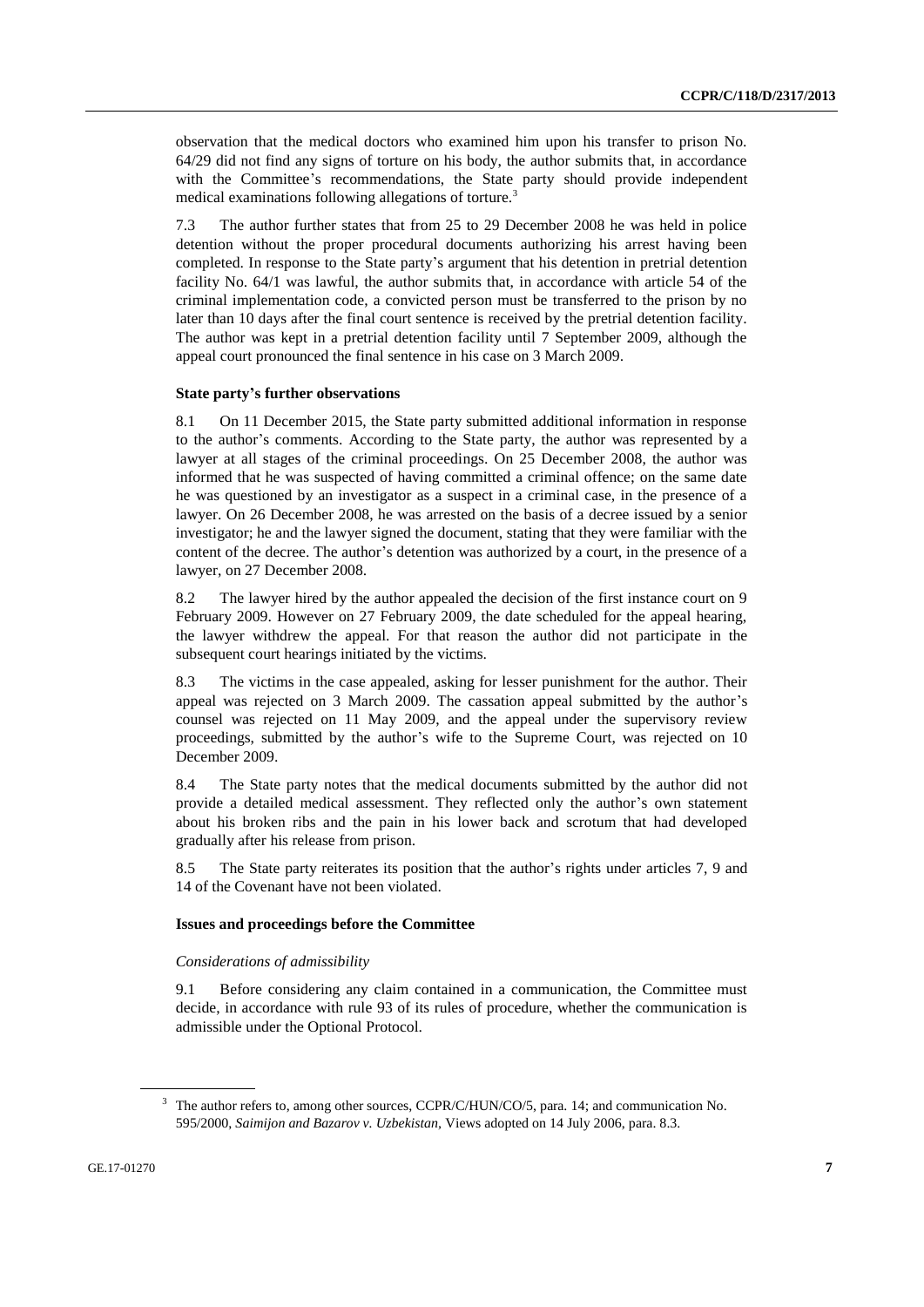9.2 The Committee has ascertained, as required under article 5 (2) (a) of the Optional Protocol, that the same matter is not being examined under another procedure of international investigation or settlement.

9.3 The Committee notes the author's claims under article 9 of the Covenant that he was detained unlawfully from 25 to 29 December 2008 at the Chilanzar district police office. It also notes the author's complaint under article 14 of the Covenant concerning the lack of access to a lawyer of his choice before the trial. The Committee further notes the State party's general observation that the author did not raise before the courts the claims he raised before the Committee and thus has not exhausted domestic remedies. The material before the Committee supports the State party's position that the author failed to raise before the national courts the claims relating to the initial period of detention and access to a lawyer of his choice. The Committee therefore considers that this part of the complaint is inadmissible under article 5 (2) (b) of the Optional Protocol.

9.4 The Committee notes the author's claims concerning a violation of his right to fair trial under article 14 of the Covenant in relation to his conviction under article 135 (2) (b), (e), (f), (h) and (i) of the Criminal Code. It also notes the corresponding argument of the State party that the author appealed the trial court judgment to the Supreme Court, but withdrew the appeal before the latter Court had taken a decision. In the absence of an adequate explanation by the author for his failure to exhaust the appeal proceedings, and in the absence of information on the nature of the cassation proceedings pursued on behalf of the author and its relationship to the appeal proceedings, the Committee is not able to find that the author has exhausted domestic remedies with respect to his claims under article 14 of the Covenant. The Committee thus considers that this part of the complaint is also inadmissible under article 5 (2) (b) of the Optional Protocol.

9.5 The Committee notes the author's claim concerning his treatment in pretrial detention facility No. 64/1, his allegations that his family and lawyer were not allowed to visit him while he was detained there, and that he was not promptly transferred from a pretrial detention facility to prison, as prescribed by national legislation. The Committee observes that the author's relatives have repeatedly raised these matters in their complaints to various State authorities, including the Tashkent City Court and the Supreme Court, to no avail. The Committee also notes the author's allegation that he himself could not complain of the ill-treatment while in detention owing to the threats against him and his family. In the absence of information from the State party on any effective remedies that would have been available to the author relating to his treatment while in detention, the Committee considers that it is not precluded by article 5 (2) (b) of the Optional Protocol from considering the merits of this part of the author's claims under article 7, read alone and in conjunction with article 2, and articles 9 and 10 (1) of the Covenant.

9.6 The Committee considers that the author's claims under article 7, read alone and in conjunction with article 2, and the remaining claims under articles 9 and 10 (1) of the Covenant have been sufficiently substantiated for purposes of admissibility, and proceeds to consider the communication on its merits.

#### *Considerations of the merits*

10.1 The Committee has considered the communication in the light of all the information made available to it by the parties, as required under article 5 (1) of the Optional Protocol.

10.2 The Committee takes note of the author's allegation of torture in the police's pretrial detention facility No. 64/1 in Tashkent from February to August 2009. The Committee notes the observations of the State party that, following a complaint from the author's brother dated 8 May 2009, the chief directorate for the enforcement of punishment carried out an investigation but did not find any proof of the allegations of ill-treatment. It also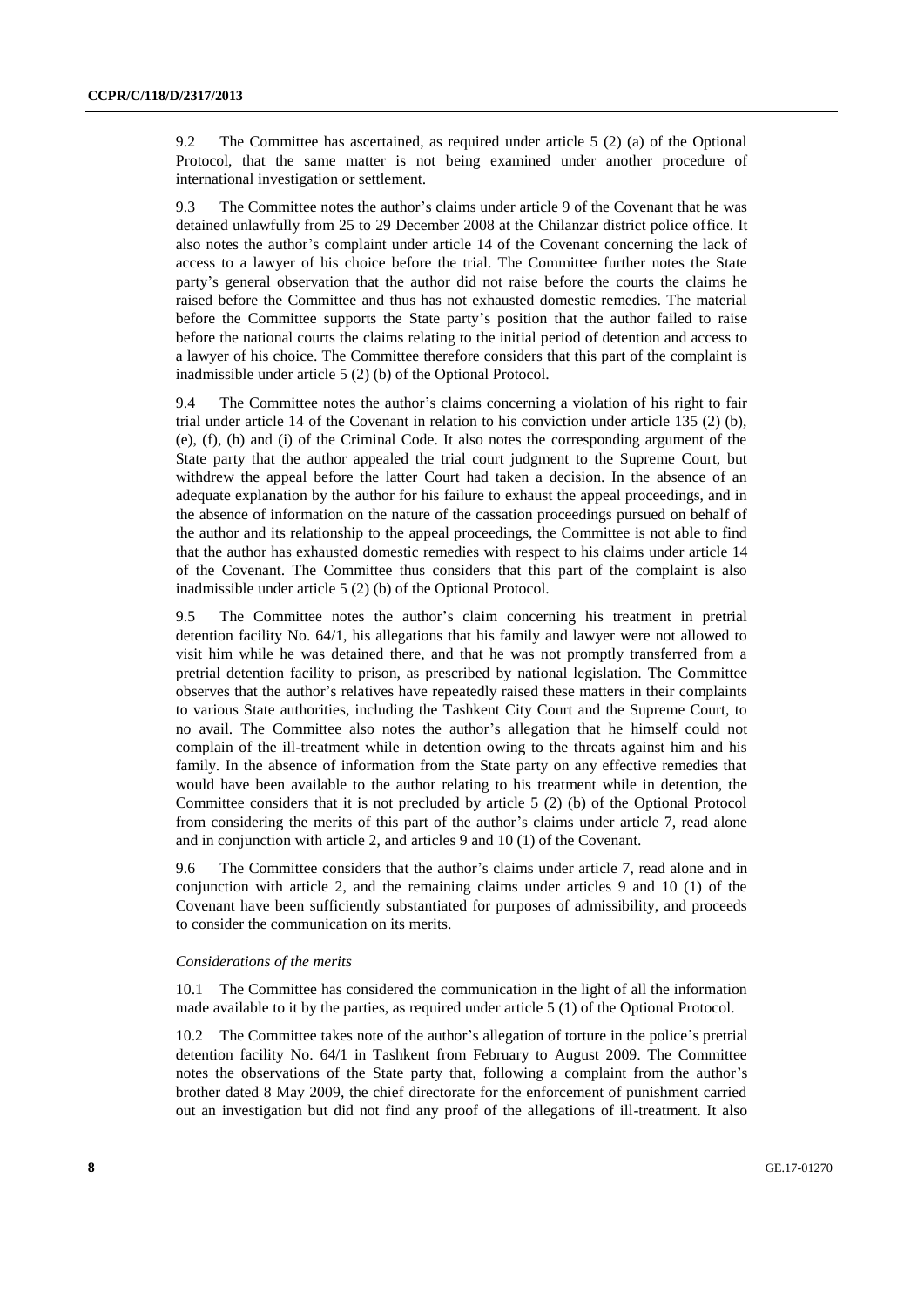notes that the medical documents submitted by the author suggest a number of injuries but do not specify their source and origin. The Committee further notes, however, that the State party has not provided specific details on the investigation carried out by the chief directorate for the enforcement of punishment. Nor has it provided to the Committee any documents supporting its statements on the health of the author upon his entry into prison and exit therefrom. The Committee additionally observes that the author was subject to an extended period of incommunicado detention (almost three months), a fact that the State party did not contest and which in itself can amount to a form of torture or cruel, inhuman and degrading treatment or punishment, especially when the length of the period of incommunicado detention has not been prescribed by a legal authority and is, in effect, indefinite.<sup>4</sup> It further notes that the author's family has submitted at least 12 complaints (attached to the original submission) about author's treatment in detention to various State authorities, including the Prosecutor General's Office, the Tashkent City police department, the National Security Service and the Supreme Court, but no information was provided to the complainants about any investigative steps taken by the authorities in connection with the complaints. In the light of the above, and taking into account the specificity of the author's allegations about the multiple acts of torture he was subjected to in pretrial detention facility No. 64/1, as well as the failure of the State party to refute those allegations with proper documentary evidence, and considering the specific context of the author's prolonged detention in the pretrial facility, contrary to the requirements of domestic law, which has not been explained by the State party,<sup>5</sup> and the State party's failure to carry out an effective investigation into the author's allegations of torture, the Committee finds a violation of the author's rights under article 7 of the Covenant, read alone and in conjunction with article 2 (3) of the Covenant.

10.3 The Committee notes the author's allegation that his rights under article 9 of the Covenant were violated because he was kept in a police pretrial detention facility from 8 February 2009 to 7 September 2009, while under article 54 of the criminal implementation code of Uzbekistan a convicted person must be transferred from a pretrial detention facility to a prison at the latest 10 days after the final sentence of the court has been received by the detention facility. Having received no clarification on this claim from the State party, the Committee concludes that the author's detention in pretrial facility No. 64/1 was not in accordance with the procedure as established by law. The Committee therefore finds a violation of the author's rights under article 9 (1) of the Covenant.

10.4 The Committee notes the author's claim concerning his prolonged incommunicado detention in pretrial detention facility No. 64/1 from 8 February 2009, and also notes that his lawyer was allowed to visit him for the first time on 4 May 2009 and that his wife saw him only on 8 October 2009, after his transfer to prison. The State party has not refuted the author's claim, but argued that the author had refused to receive visits from his family. In view of its earlier finding about the inadequate response by the State party to allegations that the author's rights under article 7 of the Covenant were violated, the Committee cannot attribute much probative value to the reported refusal by the author to receive family visits. It also notes that the State party did not claim that the author refused to receive visits from his lawyer. The Committee reiterates that persons deprived of their liberty may not be subjected to any hardship or constraint other than that resulting from the deprivation of

<sup>4</sup> See communications No. 992/2001, *Bousroual v. Algeria,* Views adopted on 30 March 2006, para. 9.8, and No. 2297/2013, *Chani v. Algeria,* Views adopted on 11 March 2016, para. 7.3.

<sup>&</sup>lt;sup>5</sup> See the committee's general comment No. 20 (1992) on the prohibition of torture or other cruel, inhuman or degrading treatment or punishment, para. 11.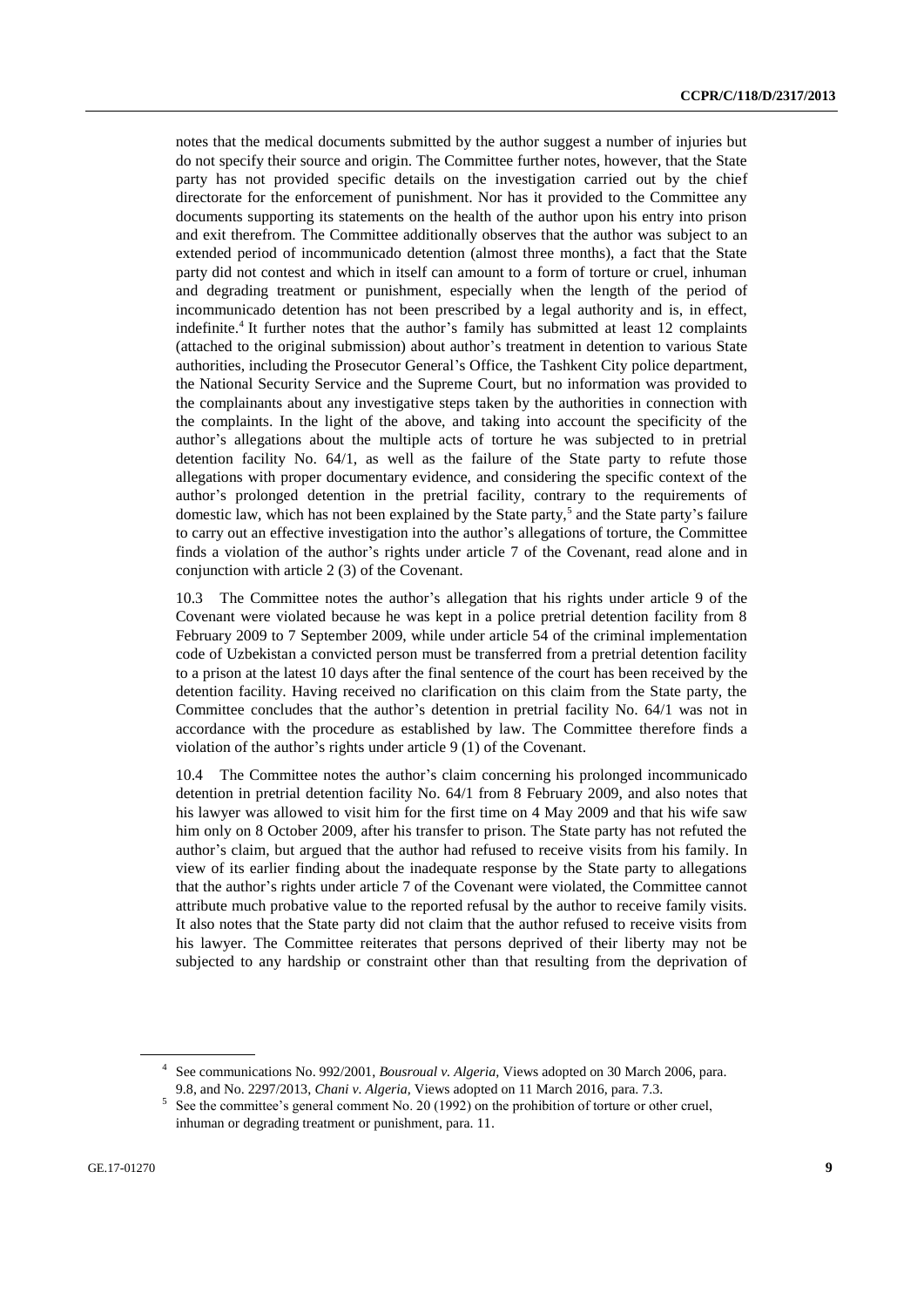liberty and that they must be treated with humanity and respect for their dignity.<sup>6</sup> It also observes that incommunicado detention is inconsistent with the obligation to treat detainees humanely and with respect for their dignity.<sup>7</sup> In the light of the above, the Committee finds that holding the author in prolonged incommunicado detention, without access to the outside world, also violated his rights under article 10 (1) of the Covenant.

11. The Committee, acting under article 5 (4) of the Optional Protocol, is of the view that the information before it discloses a violation by the State party of the author's rights under article 7, read alone and in conjunction with article  $2(3)$ , and of articles  $9(1)$  and  $10$ (1) of the Covenant.

12. In accordance with article 2 (3) (a) of the Covenant, the State party is under an obligation to provide the author with an effective remedy. This requires it to make full reparation to individuals whose Covenant rights have been violated. Accordingly, the State party is obligated, inter alia, to: (a) conduct a thorough and effective investigation into the author's allegations of torture; (b) prosecute and punish those responsible for the torture of the author; and (c) provide compensation to the author for the violations suffered. The State party is also under an obligation to take all steps necessary to prevent similar violations in the future.

13. Bearing in mind that, by becoming a party to the Optional Protocol, the State party has recognized the competence of the Committee to determine whether there has been a violation of the Covenant and that, pursuant to article 2 of the Covenant, the State party has undertaken to ensure to all individuals within its territory and subject to its jurisdiction the rights recognized in the Covenant and to provide an effective and enforceable remedy when it has been determined that a violation has occurred, the Committee wishes to receive from the State party, within 180 days, information about the measures taken to give effect to the Committee's Views. The State party is also requested to publish the present Views and to have them widely disseminated in the State party.

 $6\text{$  See general comment No. 21 (1992) on humane treatment of persons deprived of their liberty, paras.} 3-4, and communications No. 1780/2008, *Zarzi v. Algeria*, Views adopted on 22 March 2011, para. 7.8, and No. 1753/2008, *Guezout and Rakik v. Algeria,* Views adopted on 19 July 2012, para. 8.8.

<sup>7</sup> See communication No. 1781/2008, *Berzig v. Algeria*, Views adopted on 31 October 2011, para. 8.8.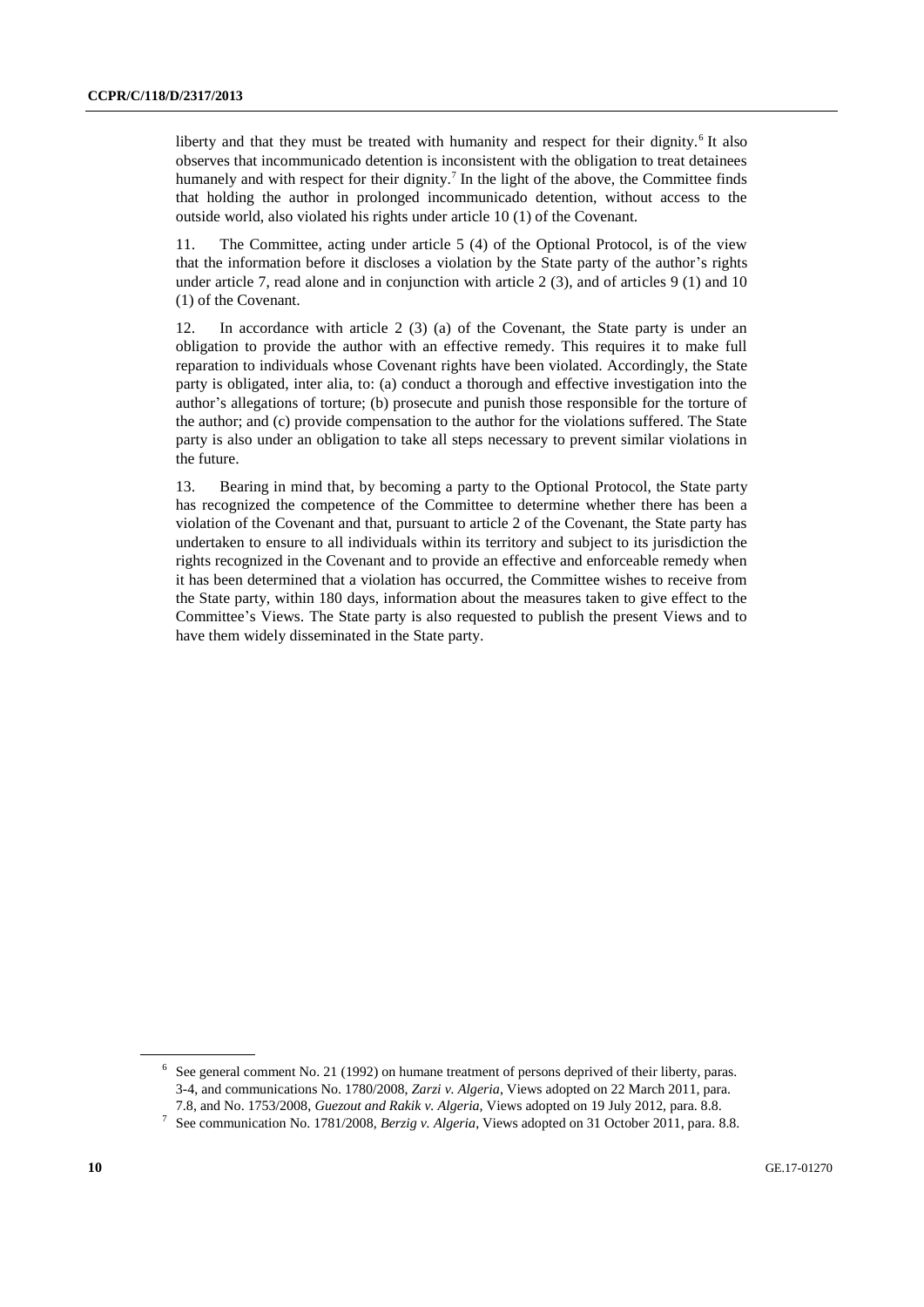### **Annex**

#### **Individual opinion by Mr. Olivier de Frouville**

#### **1. Admissibility of the claims made in relation to article 14 of the Covenant**

1. In its Views, the Committee declares the author's claims under article 14 of the Covenant (paras. 9.3 and 9.4) to be inadmissible, while it finds his claims under articles 9, 10 (1) and 7, read alone and in conjunction with article 2 (3) (para. 9.5), admissible. However, the distinction made by the Committee seems artificial, requiring a selective reading of the information provided by the author.

2. In both cases, the three circumstances listed by the Committee in paragraph 9.5 obtain: (a) the author himself was not able to seek redress, either because he was being held incommunicado (from February to May 2009) or because he feared that he or his family would face reprisals; (b) his relatives, on the other hand, had lodged a number of complaints, notably with the Tashkent City Court and the Supreme Court; and (c) the State party has not indicated what other remedies would have been available to the author or his relatives.

3. Concerning the remedies invoked in relation to article 14, it should be noted that "[t]he author's wife also submitted several claims to the Prosecutor-General's Office, the Supreme Court, the Ombudsman, the President and the Government of Uzbekistan, challenging the court decisions relating to the author as unlawful and unfounded. On 22 June 2009, the Prosecutor-General's Office dismissed her claim on the grounds that the courts acted in accordance with the law, correctly established the relevant facts and qualified the offence, and imposed an adequate penalty. On 10 and 28 December 2009, the Tashkent City Court and the Supreme Court respectively, dismissed her claims on the same grounds" (para. 2.10).

4. The author's claims under article 14 concern both the pretrial phase and the trial itself. For the purposes of admissibility, these claims should have been considered as a whole, since they call into question the fairness of the entire proceedings, rather than being addressed separately as they are in in paragraphs 9.3 and 9.4 of the Committee's Views. These claims would in any case have warranted consideration by the Committee on the merits, and, had that occurred, the Committee would likely have concluded that there had been several violations of article 14.

#### **2. Incommunicado detention**

5. The author was held incommunicado from 8 February to 4 May 2009 in pretrial detention facility No. 64/1, after being sentenced to 6 years in prison by the Chilanzar District Court. The Committee rightly observes that such incommunicado detention of itself violates articles 7 and 10, independently of the torture and ill-treatment to which the author was subjected during this period of imprisonment. At the same time, the Committee confines itself to noting a violation of article 9 on the basis that the author's detention was not in conformity with national law, without taking into account the author's separate claim that article 9 was also violated owing to the incommunicado nature of his detention (para. 3.2). The Committee has, however, accepted that incommunicado detention can in itself